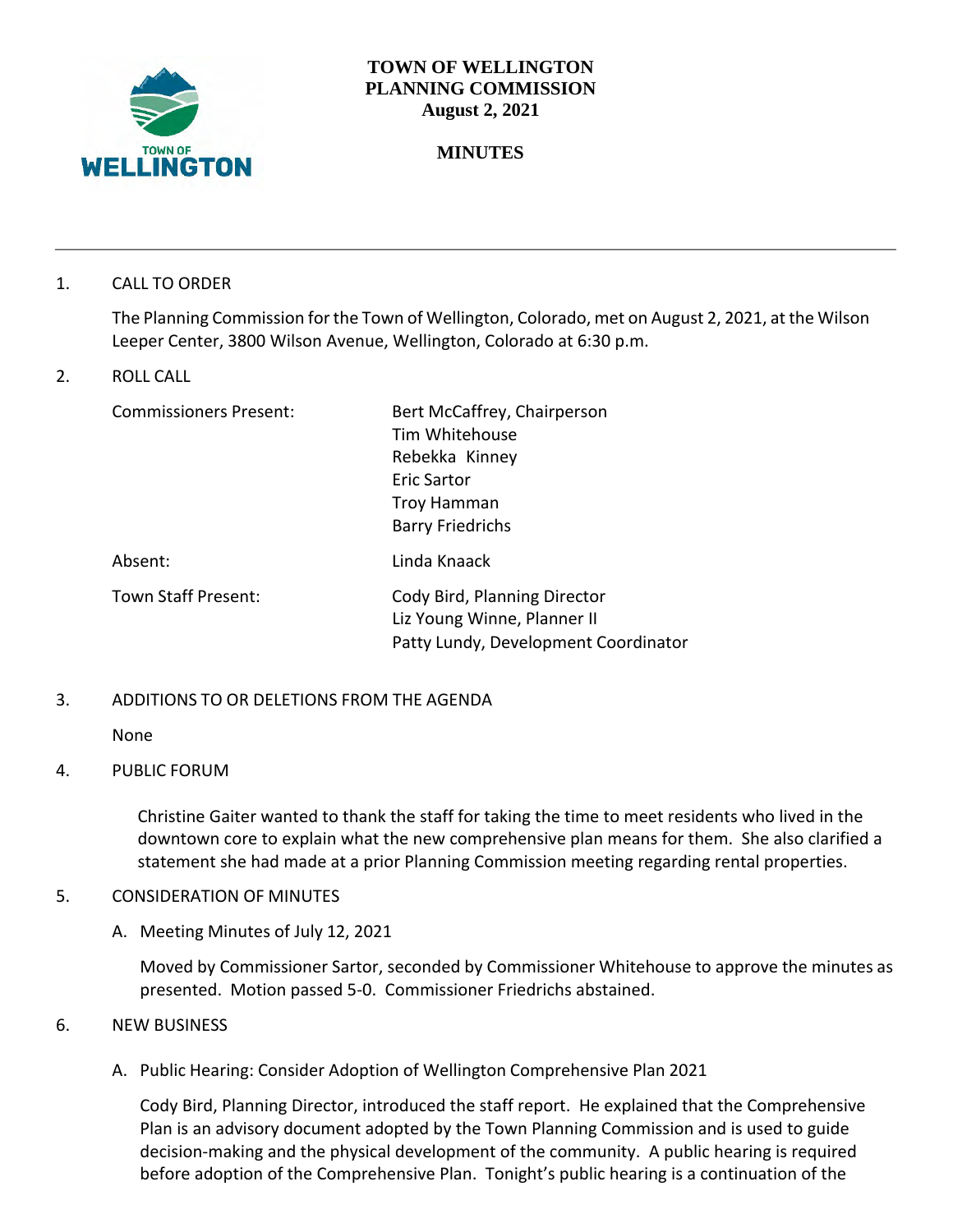public hearing advertised and held at the July 12, 2021 meeting. The Planning Commission should consider additional testimony presented during tonight's continuation of the public hearing.

Commissioner Whitehouse thanked staff for their hard work.

Commissioner Hamman wanted to know if anything needed to change with the Comprehensive Plan after Bird had conducted outreach with downtown residents.

Bird replied that he took a lot of notes from meetings with downtown residents and those notes are included in the agenda packet. During those meetings, he also explained a lot of the draft Comprehensive Plan's recommendations and what those recommendations may mean for the residents. He also reiterated that the next step in the update process will be the land use code updates which will also address some of the downtown residents' concerns on the regulation side of things.

Commissioner Sartor said that there seems to be a lot of layers to what needs to be accomplished and asked if changes should be made to the Comprehensive Plan or somewhere else.

Bird replied that the Comprehensive Plan is long-range in nature and is intended to provide a 20 year or longer vision of how the Town may grow and change. The Comprehensive Plan does not change zoning requirements because that is part of the Land Use Code. The Land Use Code will be the next document to review. The Land Use Code are the regulations that support the vision and recommendations of the Comprehensive Plan and goes into more detail of defining "when" and "how."

Chairman McCaffrey opened the public hearing.

Sherry Leeper said she is still opposed to the Harrison Ave. and McKinley Ave. proposal. This is where she lives, and this will change our small quiet neighborhoods into something completely different. We should value our history and that includes a lot of the older homes downtown. This area should stay residential not be transitional or commercial.

Alyssa Ratzloff shared that she loves all the large shade trees and likes the small-town feel of the downtown. The character of the community might be priced out because new homes are more expensive. The parking is very limited downtown so having multi-family will put even more cars on the side streets. She would like to see buildings in the area that match what is existing.

Christine Gaiter would like to see buildings in the downtown area honor and complement the existing structures. Apartments could be allowed but would like to see 4 to 6 dwelling units per acre, not up to 12 that is identified in the Comprehensive Plan. She would like to see only up to 2 stories allowed instead of 3 stories.

Kathy Wydallis said that the plan vision reads funny. She said the one from 2014 is too long and boring but this new one does not sound like a vision statement. She mentioned that she had driven around some other places and that not every town has a park downtown, most have homes around.

Karen March said that by changing the downtown it will risk losing older homes if these streets become more businesses. She won't just loose the neighborhood, but she would lose neighbors. She does not want to see apartments, just homes. She wanted to know if the Town allowed 3 stories, what uses would be allowed on each story and where would they all park.

Chairman McCaffrey, seeing no more public comments, closed the public hearing.

Chairman McCaffrey mentioned that the transitional zoning that is downtown has always been there. Bird reminded that the Comprehensive Plan does not change the zoning. The Land Use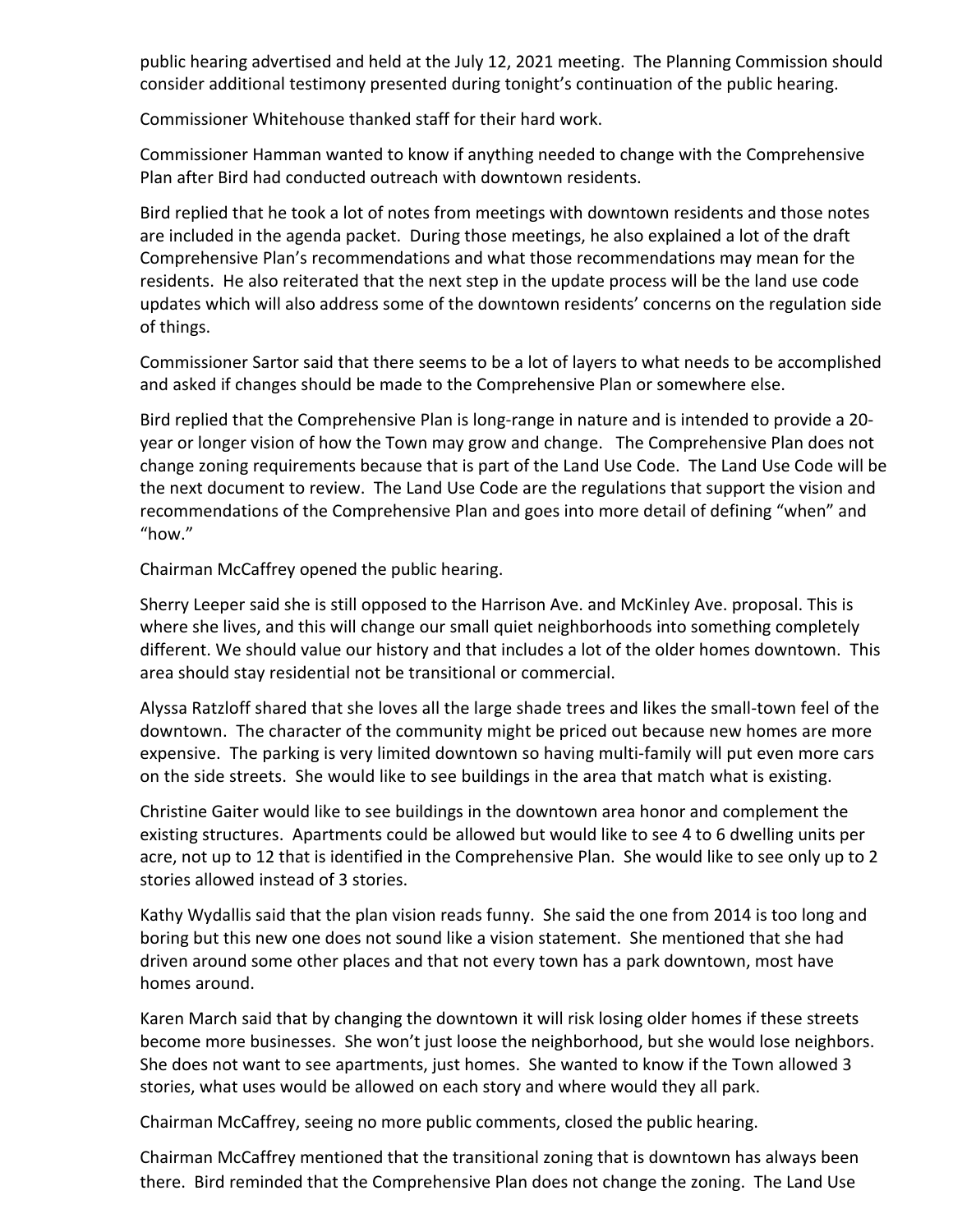Code includes the zoning regulations and that would be considered in the next step of updates.

Commissioner Friedrichs would like to see larger parking spaces for the big pickup trucks. Bird agreed and said that can be addressed in the Land Use Code updates.

Commissioner Sartor brought up the fact that since the COVID-19 pandemic, there have been a lot more home-based businesses. We do not want to say no to letting people operate a business just because they live downtown.

Commissioner Whitehouse wants to make sure we are protecting everyone equally.

Chairman McCaffrey said that it seems most of the concerns will be taken care of in the Land Use Code with the guidance from the Comprehensive Plan.

Commissioner Whitehouse moved to adopt Resolution PC-01-2021 adopting the Wellington Comprehensive Plan 2021 as the official Master Plan for the Town of Wellington. Commissioner Kinney seconded. Motion passed 5-1.

# 7. ANNOUNCEMENTS

Bird said that the next steps in the update process will be looking at the land use code which includes zoning, subdivision regulations and annexation. One of the tasks will be evaluating all of the existing code, evaluating permitted land uses by zoning district, and creating a draft of all the recommendations. He would like to start rolling this out in sections as there is a lot of text to cover. The Planning Commission will get the whole completed draft document to consider before the public hearing when that time comes.

Work sessions will be scheduled every month at 5:30pm before the regular Planning Commission meeting begins at 6:30pm so we can begin covering these various sections.

Jennifer Gardner with Logan Simpson has been working on preparing some of the draft language for certain sections. She also shared a proposed schedule of the sections that were anticipated being discussed at the upcoming work sessions.



Commissioner Hamman wants to see McKinley and Harrison Avenues addressed in the Land Use Code.

Commissioner Kinney would like to see more images incorporated in the regulations, not just text.